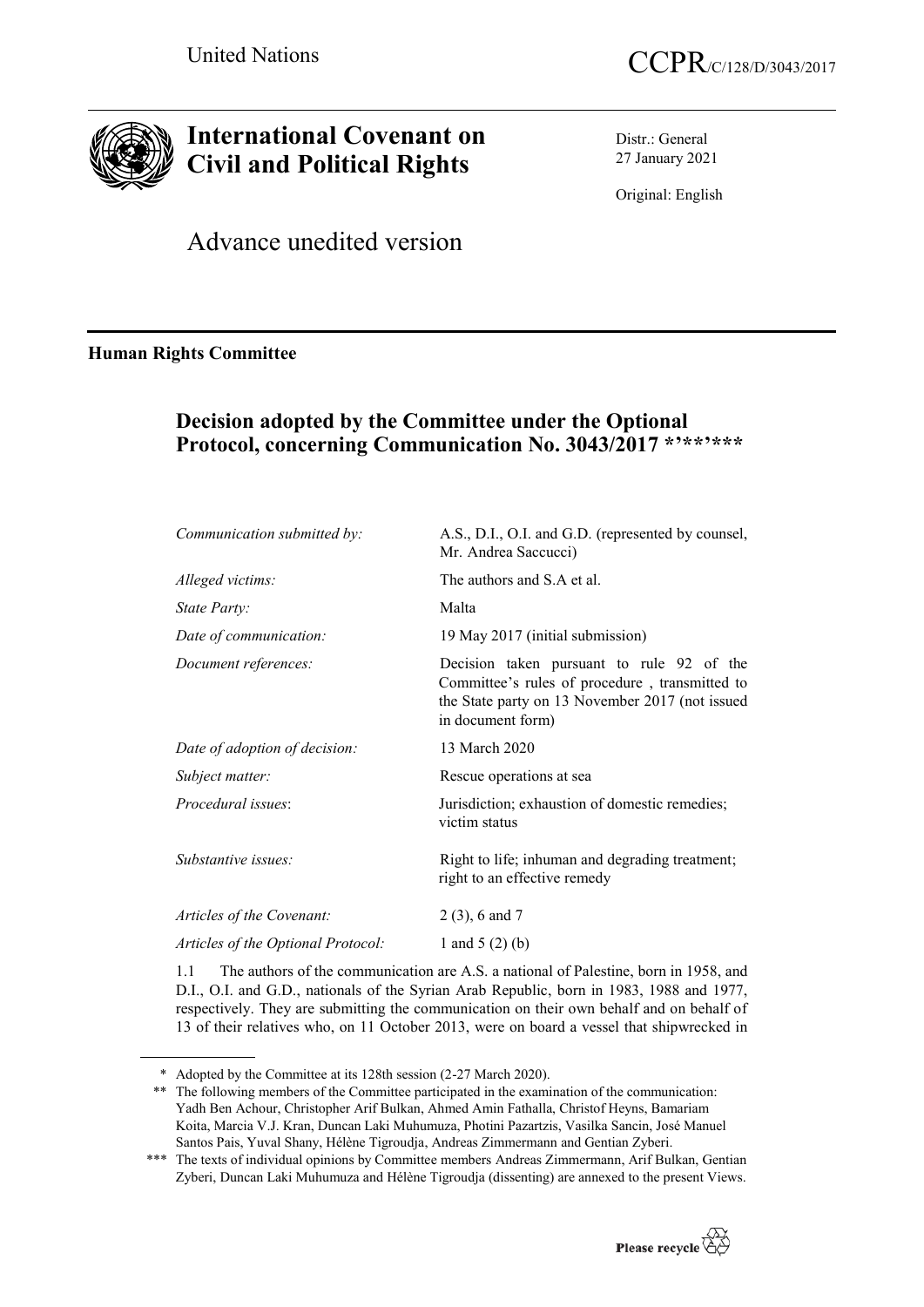the Mediterranean Sea, 113 km south of Lampedusa, Italy and 218 km from Malta, causing the estimated death of more than 200 people. A.S. submits the communication on behalf of 11 members of his family, namely his: brother, born in 1952; son-in-law, born in 1977; niece, born in 1983; son, born in 1987; daughter, born in 1987; daughter-in-law, born in 1992; son, born in 1997; granddaughter, born in 2004; nephew, born in 2005; nephew, born in 2007; and grandson, born in 2008, all nationals of the Syrian Arab Republic. D.I. and O.I. submit the communication on behalf of their brother, a Syrian national born in 1995. G.D. submits the communication on behalf of her brother, a Syrian national born in 1992.

1.2 The authors allege that the State party authorities failed to take appropriate measures to render assistance to their relatives, who were in distress at sea, in violation of their relatives' rights under article 6 of the Covenant. The authors further claim that the State party authorities failed to carry out an effective investigation into the events of the shipwreck, in violation of their relatives' rights under article 6, read in conjunction with article 2 (3) of the Covenant. The authors also claim a violation of their rights under article 7, read in conjunction with article 2 (3) of the Covenant. The Optional Protocol entered into force for the State party 13 December 1990. The authors are represented by counsel.

### **The facts as presented by the authors**

2.1 The authors' note that their relatives attempted to escape from the serious threats to their lives that they and their children were facing in Syria. On 10 October 2013, the authors' relatives arrived in Libya and were transported, together with a large group of people mostly composed of Syrian refugees, to a fishing vessel anchored outside the port of Zuwarah, which set out the following day at around 1.00 a.m. The vessel was reported to have carried over 400 people. A few hours after the vessel had set off, it was shot at by a boat flying a Berber flag. Large quantities of water entered the vessel leading one person on the vessel, M.J., to call the Italian number for emergencies at sea around 11.00 a.m., explaining that the vessel was going to sink and informing the emergency operator that there were children on board the vessel. M.J. also forwarded the geographical coordinates of the vessel to the operator who answered the call.

2.2 The first call was followed by several others. The Maritime Rescue Coordination Centre in Rome (MRCC Rome) stated that it received a first call at 12.26 p.m., a second call at 12.39 p.m. and a third call at 12.56 p.m. In one of the distress calls, the persons aboard the vessel were reassured by the Italian authorities that they would be rescued. As nothing happened, they called the Italian number for emergencies at sea again at 1.17 p.m. This time, the operator explained that their vessel was in the Maltese search and rescue zone and gave them the phone number of the Rescue Coordination Centre of Malta (RCC Malta).

2.3 Several calls were made from the vessel to the Armed Forces of Malta (AFM Malta) between 1 p.m. and 3 p.m., as well as calls made to the MRCC at 2.22 p.m. and 3.37 p.m. The persons aboard the vessel were finally told that their vessel had been identified and that rescue units would arrive within 45 minutes. The authors however note that according to a press statement issued after the events, AFM Malta stated that the vessel was not detected until 4.00 p.m., and that the first rescue boat, an AFM patrol boat, did not reach the site of the shipwreck until 5.50 p.m., with an Italian navy ship Libra reaching the location at around 6 p.m. The authors claim that AFM Malta did not contact MRCC Rome for assistance until after the vessel had capsized. They further claim that the Italian naval ship Libra did not receive any instructions to assist the persons on board the vessel until after it had capsized, and that it was in fact initially ordered to move away from the vessel, as otherwise it was believed that the Maltese authorities would not have taken responsibility for the rescue efforts. The authors note that, although the exact number of persons who died in the shipwreck has not been established, it has been estimated that over 200 people on board the vessel died, including 60 children.

2.4 The authors claim that the Italian and Maltese rescue centres tried to pass the responsibility for the rescue operation to one another instead of intervening promptly. Given that the vessel was in the Maltese Search and Rescue area, MRCC Rome called RCC Malta at 1.00 p.m. informing RCC Malta of the vessel in order to hand over the operation to AFM Malta. According to MRCC Rome, it provided the identity of the closest assets to the vessel to RCC Malta, including the Italian navy ship ITS Libra and two commercial ships. However,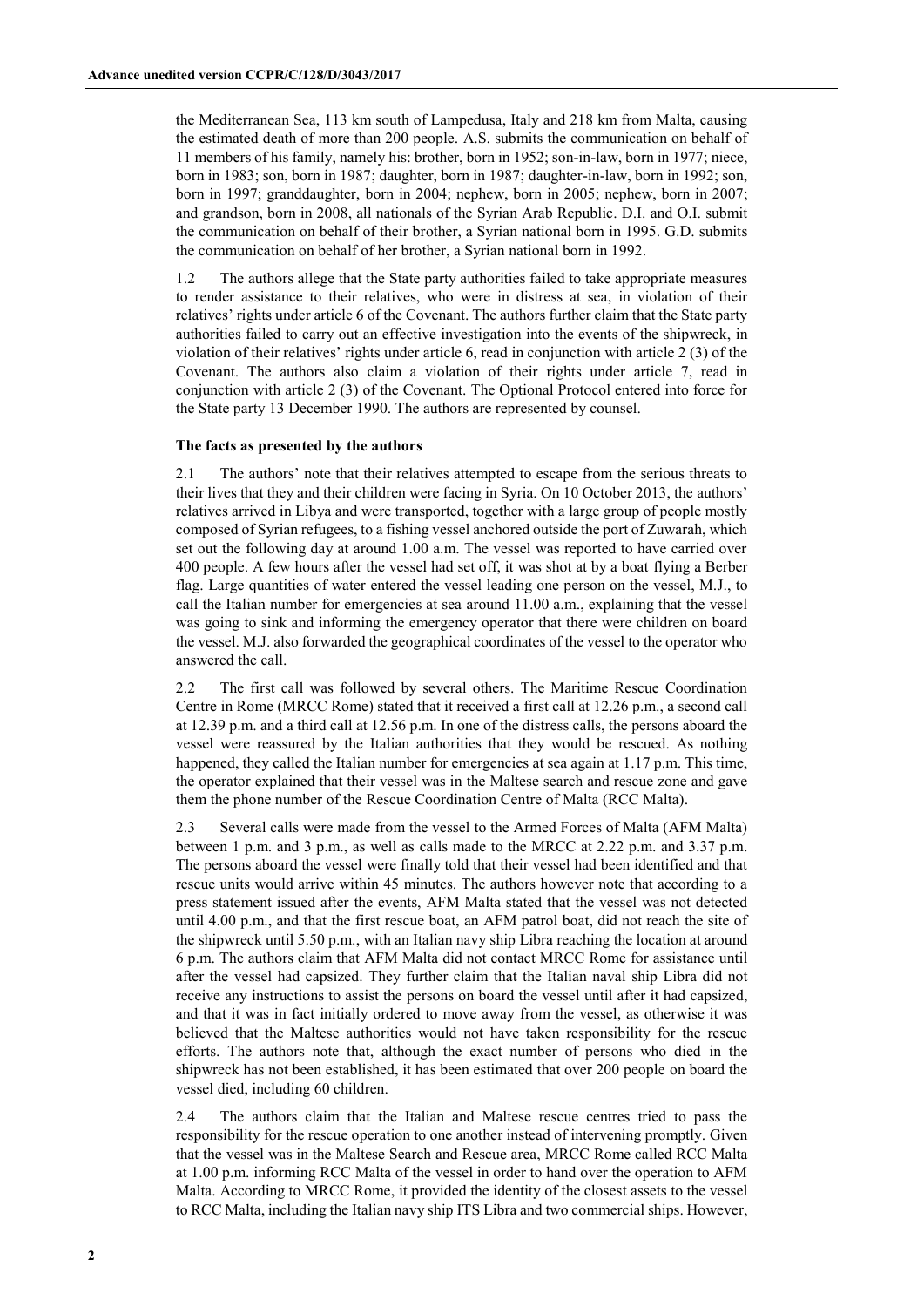it did not provide RCC Malta with the exact location of the naval ship. At 3.37 p.m. an Italian Air Force officer called the Command of the Italian Navy in order to receive instructions as to what orders to impart to the naval ship, which was closest to the vessel in distress. The authors note that according to interceptions of phone calls1, the naval ship was ordered to move further away from the vessel in distress as, had it been seen by Maltese patrol boats, the latter would have avoided taking charge of the rescue operation. At 4.38 p.m. MRCC Rome requested the Command of the Italian Navy to put the naval ship Libra in direct contact with Maltese authorities. The Command of the Navy did not authorize the request. At 4.44 p.m. RCC Malta requested MRCC Rome to put the Libra at the disposal of the rescue operation. MRCC Rome denied the authorization and invited RCC Malta to look for other solutions, such as the involvement of commercial ships.<sup>2</sup> It was only at 5.07 p.m., after the vessel had capsized, that the naval ship was ordered to intervene and was directed towards the vessel in distress.

2.5 The authors claim that there are no effective remedies available that would enable them to submit their claims to domestic authorities. They note that M.J. submitted a complaint to the Public Prosecutor at the Court of Agrigento about the delayed responses of the Italian and Maltese authorities to his distress calls and the disappearance of two of his sons in the shipwreck. However, neither Italy nor Malta initiated any investigation into the circumstances of the shipwreck and the public prosecutor has requested the criminal proceedings to be discontinued. The authors further note that A.S., submitted a complaint to the Public Prosecutor of the Court of Syracuse on 15 September 2014. He claimed the disappearance of eleven relatives in the immediate aftermath of the shipwreck that occurred on 11 October 2013. From the minutes of the complaint it would seem that following a previous complaint by A.S. on 6 September 2014, criminal proceedings were opened against unknown persons. However, A.S. did not receive any information about the proceedings or their outcome. After the shipwreck, the author O.I. contacted the Red Cross of Malta, the First Secretary of the Italian Embassy in Abu Dhabi, where she was residing at the time, the Italian Red Cross and UNHCR inquiring about the whereabouts of her brother who had been aboard the vessel. As she did not receive any information about her brother she travelled to Malta and Italy to seek information. G.D. lives in Damascus and has therefore no possibility of filing a complaint before State party authorities.

2.6 The authors argue that the failure to open an investigation into the facts that led to the shipwreck and the subsequent death or disappearance of persons on board the vessel, including the authors' relatives, means that they do not have at their disposal an effective remedy in the State party to challenge the authorities' shortcomings during the rescue activities. The authors further argue that they are not obliged to pursue civil remedies in order to exhaust domestic remedies as their aim is to see those responsible for having put their relatives' lives at risk and of having caused their death or disappearance prosecuted and punished. They claim that civil action would not satisfy this aim, as such action would only focus on compensatory damages and would not address the issue of the identification and punishment of those responsible. Even if civil remedies were to be exhausted, these would prove to be ineffective in the absence of any investigation ascertaining the facts surrounding the shipwreck and any related responsibility. The authors argue that without a proper investigation into the shipwreck and the failed rescue operation, they are *de facto* barred from seeking civil remedies. They also submit that there are special circumstances exempting them from the obligation to exhaust domestic remedies given the scale of the tragedy which gave rise to their complaint. They argue that the Optional Protocol should be applied with some flexibility and without excessive formalities and they submit that they do not possess the cultural, linguistic and economic means to pursue legal remedies in the State party.

2.7 The authors note that the shipwreck occurred outside the national territories of both Italy and Malta. They however submit that the complaint falls under the jurisdiction of both Italy and Malta as: a) both States are parties to the International Convention on Maritime Search and Rescue (SAR Convention) and as Maltese authorities were responsible for the

<sup>&</sup>lt;sup>1</sup> The authors refer to recordings between the Italian Navy Command and ITS Libra published in an article by L'Espresso, 5 June 2017 'La legge del mare: così la Marina ha lasciato affondare il barcone dei bambini'.

<sup>&</sup>lt;sup>2</sup> The authors refer to an article in the Italian newspaper L'Espresso, dated 11 May 2017.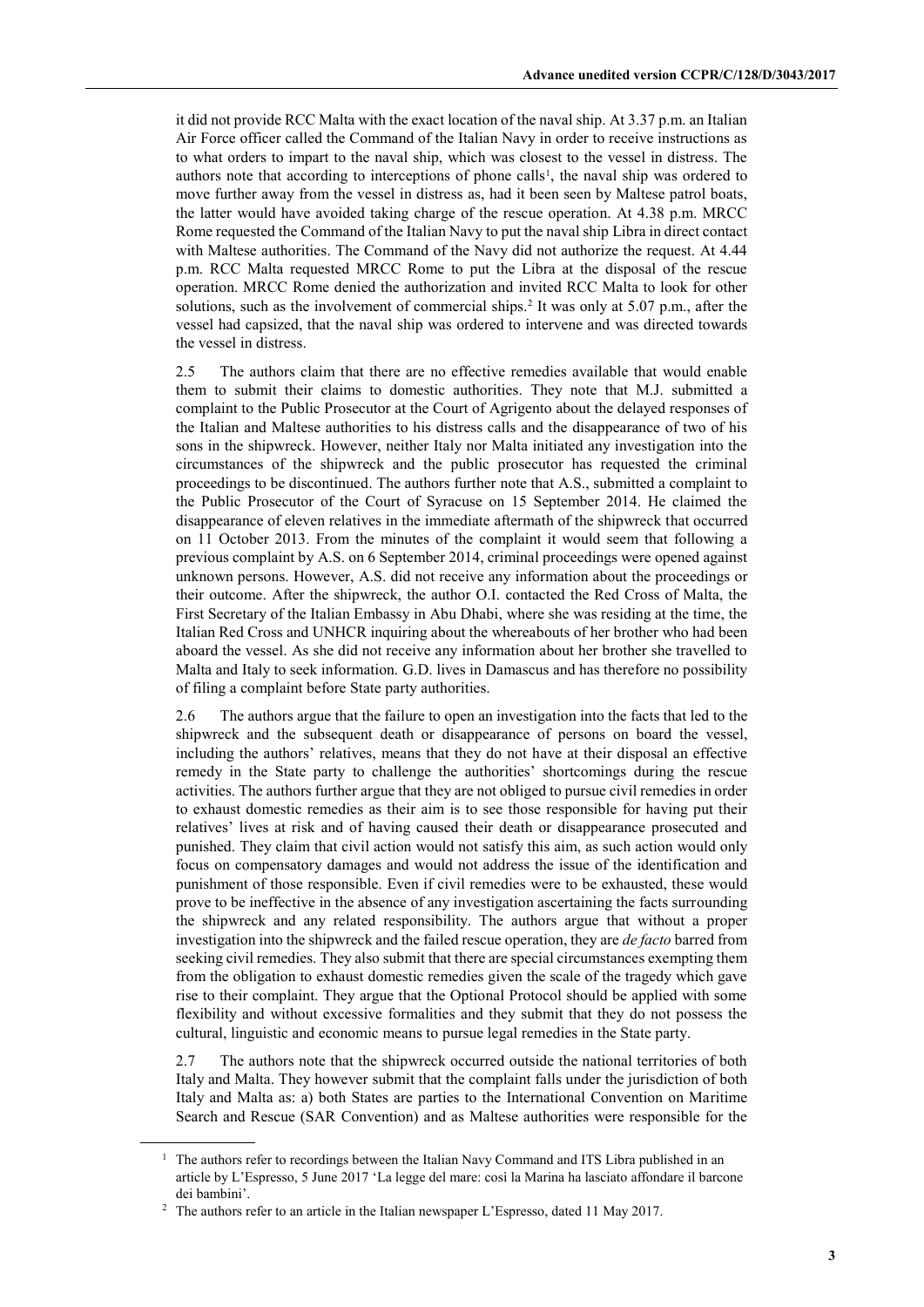SAR maritime area in which the vessel was located while the Italian authorities were exercising *de facto* control over the Maltese SAR area, as it is often the only State willing and able to carry out rescue operations in the area; and b) both States parties were in continuous contact with the vessel in distress and activated rescue procedures thus, notwithstanding the severe shortcomings of the operations, exercised control in the SAR area over the persons in distress. The authors argue that, as such, a causal link exists between the lack of prompt rescue activities, the shipwreck and the loss of lives. By acting negligently, or by failing to act, the States parties established a crucial link in the causal chain that caused the shipwreck. The authors note that in this respect it has been argued that a distress call creates a relationship between the state which receives it, and the person who sends it, and that, due to this relationship the jurisdictional link between the person in danger and the state authorities emerges as a result of the distress call, meaning that the authorities consequently have an obligation to provide emergency services.<sup>3</sup>

### **The complaint**

3.1 The authors submit that the duty to render assistance to those in distress at sea is a well-established international rule under the 1982 United Nations Convention on the Law of the Sea and the 1974 International Convention for the Safety of Life at Sea (SOLAS). <sup>4</sup> They claim that the State party violated their relatives' rights under article 6 (1) of the Covenant due to its negligent acts and omissions in connection with the rescue activities it had undertaken at sea, which endangered their relatives' lives and resulted in their death or disappearance. Specifically, the authors claim that the authorities of the State party breached their duty to take all appropriate steps in order to safeguard the lives of their relatives who were in distress by failing to carry out necessary rescue activities and by delaying a request for intervention by the Italian navy until the ship capsized, even though they were aware that Maltese vessels were unable to provide prompt assistance. The authors claim that the State party's authorities did not promptly respond to distress calls, disregarding their obligations under the SAR Convention. They note that the first distress call to AFM was made at 1.34 p.m., during which the persons aboard the vessel in distress were informed that the position of the vessel had been identified and that rescue units would arrive in less than one hour. Further distress calls were made at 3.00 p.m., and the authorities assured that assistance was on its way. However, the AFM aircraft did not detect the vessel in distress until 4.00 p.m. The authors claim that the authorities of the State party knew that they would be unable to rapidly reach the vessel, and that they failed to promptly request assistance from Italian authorities whose vessels were closer to the vessel in distress. They claim that if the Italian naval ship ITS Libra had received a prompt request for intervention, it could have rescued the persons in distress.

3.2 The authors further allege a violation of their relatives' rights under article 6 (1) read in conjunction with article 2 (3) of the Covenant, as the authorities of the State party failed to undertake an official, independent and effective investigation into the shipwreck in order to ascertain the facts and identify and punish those responsible for it.

3.3 The authors also claim that their rights under article 7, read in conjunction with article 2 (3) of the Covenant, have been violated as the failure to investigate the death or disappearance of their relatives has caused and continues to cause them anguish, amounting to inhuman and degrading treatment.

<sup>&</sup>lt;sup>3</sup> The authors refer to S. Trevisanut, 'Is there a right to be rescued at sea? A constructive view' in 'Questions of International Law', 2014, p.9.

<sup>&</sup>lt;sup>4</sup> The authors refer to article 98 (1) of the Convention on the Law of the Sea which stipulates that: "Every State shall require the master of a ship flying its flag, in so far as he can do so without serious danger to the ship, the crew or the passengers: (a) to render assistance to any person found at sea in danger of being lost; (b) to proceed with all possible speed to the rescue of persons in distress, if informed of their need of assistance, in so far as such action may reasonably be expected of him; (c) after a collision, to render assistance to the other ship, its crew and its passengers and, where possible, to inform the other ship of the name of his own ship, its port of registry and the nearest port at which it will call." The authors further refer to regulation 33 (1) of the SOLAS Convention.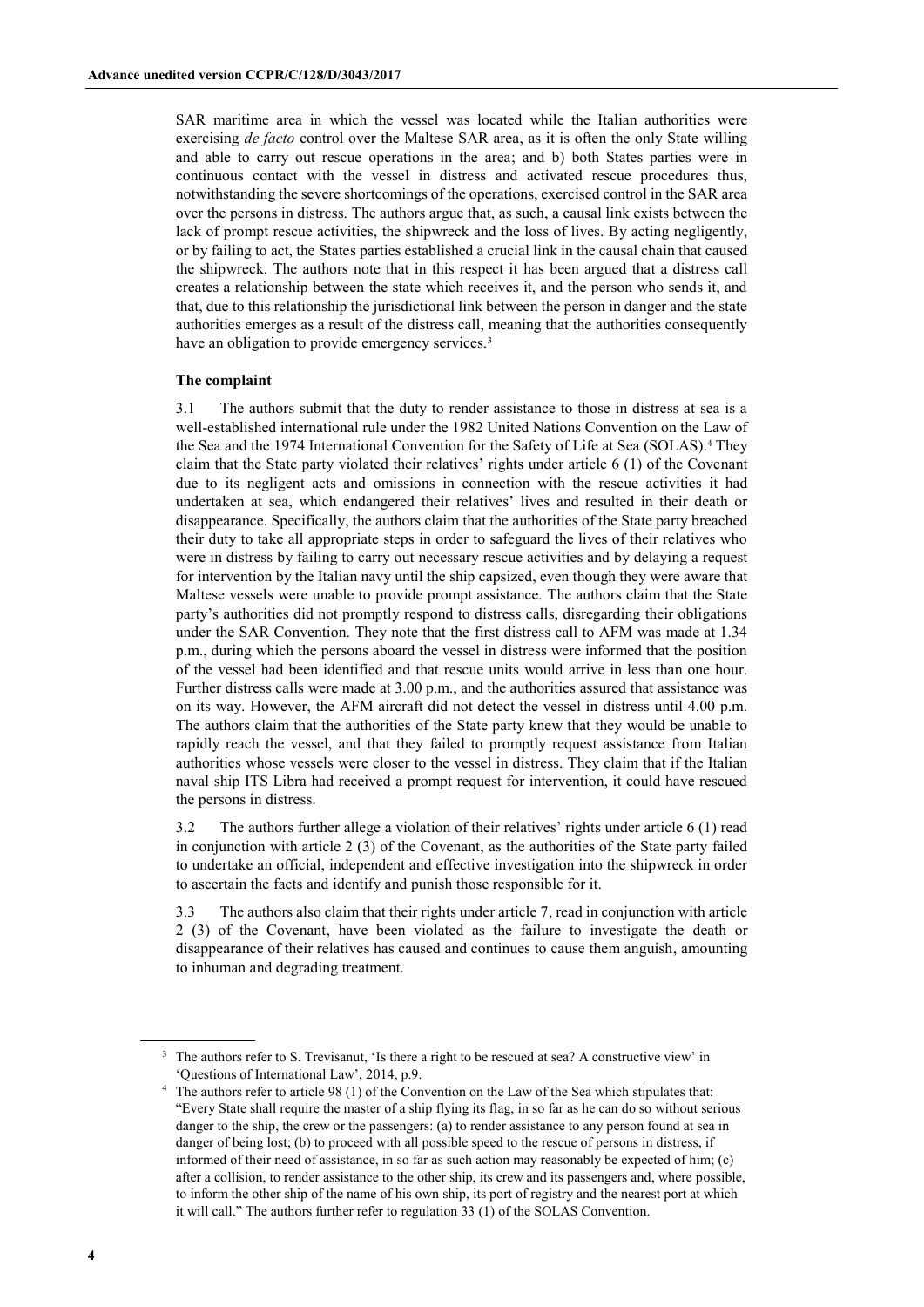#### **State party's observations on admissibility and merits**

4.1 On 19 January 2018, the State party submitted its observations on the admissibility of the communication. The State party submits that the communication should be found inadmissible for failure to exhaust domestic remedies; lack of jurisdiction and for lack of victim status.

4.2 The State party notes the authors' argument that due to the failure of the Maltese authorities to investigate the cause of the shipwreck promptly and effectively, they were denied access to an effective remedy. It notes that, as far as Malta is concerned, the authors have not lodged any complaint with State party authorities or instituted any other action. The only action one of the authors has taken was to contact the Red Cross in Malta. The State party notes the authors' argument that it is difficult for them to lodge a complaint in Malta due to the fact that they are not living in the country and are lacking financial means. It however submits that complaints can be lodged by means of a special attorney, meaning that the authors would not have needed to be present in Malta in order to lodge a complaint. In addition, the State party argues that the authors had a number of domestic remedies at their disposal, both in civil and criminal procedures, which they have not availed themselves of. As concerns criminal proceedings, the authors could have lodged a complaint with the Commissioner of Police, requesting the Commissioner to investigate the allegations made by the authors. If the police does not initiate an investigation following such a complaint, an appeal can be made to the Court of Magistrates requesting the Court to issue an order to the police to institute proceedings. Legal aid is available, also for persons who are not Maltese citizens. Additionally, under the Criminal Code, any person may also request a Magistrate to hold an inquest relative to an offence punishable by imprisonment of three years or more. As concerns civil proceedings, the authors also have at their disposal an action for damages in tort, and could request a remedy for any damage the authors may have sustained. The authors could also have instituted a constitutional redress proceeding on the grounds of an alleged violation of their rights under the Constitution, which incorporates the European Convention on Human Rights into domestic law. Constitutional redress proceedings may be instituted by persons who are not present in Malta and legal aid may be requested if the person shows that he or she does not have the financial means to institute such an action. The Constitutional Court has wide ranging powers and can provide access to remedies in order to redress a particular violation. A request can be made for the Court to hear a complaint with urgency.

4.3 The State party further notes that the shipwreck occurred on the high seas. It argues that as the incident took place outside the territorial waters of Malta, the authors have not shown that there existed a requisite jurisdictional link in terms of the Optional Protocol. It argues that search and rescue operations are not tantamount or equivalent to the exercise of jurisdiction. A State is responsible for coordinating search and rescue operations in its SAR area, but this cannot be considered as the territory of that State. The SAR Convention provides that the SAR area should not affect any delimitation of boundaries between States for which reason it follows that it is not correct to interpret the SAR area as forming part of Maltese territory or an area upon which Malta exercises extra-territorial jurisdiction. The State party argues that the fact that it honours its international obligations in the SAR area cannot be construed as founding a jurisdictional relationship. It notes that a SAR area is defined as n area of defined dimensions associated with an RCC within which SAR services are provided and that the definition contains no mention of jurisdiction or territory.

4.4 The State party further submits that the authors have not substantiated their link to the alleged victims of the communication, as no evidence has been provided that would corroborate that they are the next of kin of the alleged victims and have the necessary juridical interest to file a communication on the alleged victims' behalf.

4.5 On 25 May 2018, the State party submitted its observations on the merits of the communication. It notes that the first call from the vessel was made to MRCC Rome by means of a satellite phone and that MRCC Rome thus assumed first coordination of the case.5

<sup>&</sup>lt;sup>5</sup> The State party refers to the SAR Convention, Chapter 4.5 and the IAMSAR Manual, Vol II, Chapter 2, Section 2.25 and Chapter 3, Section 3.6.5. It notes that the RCC which assumes first coordination a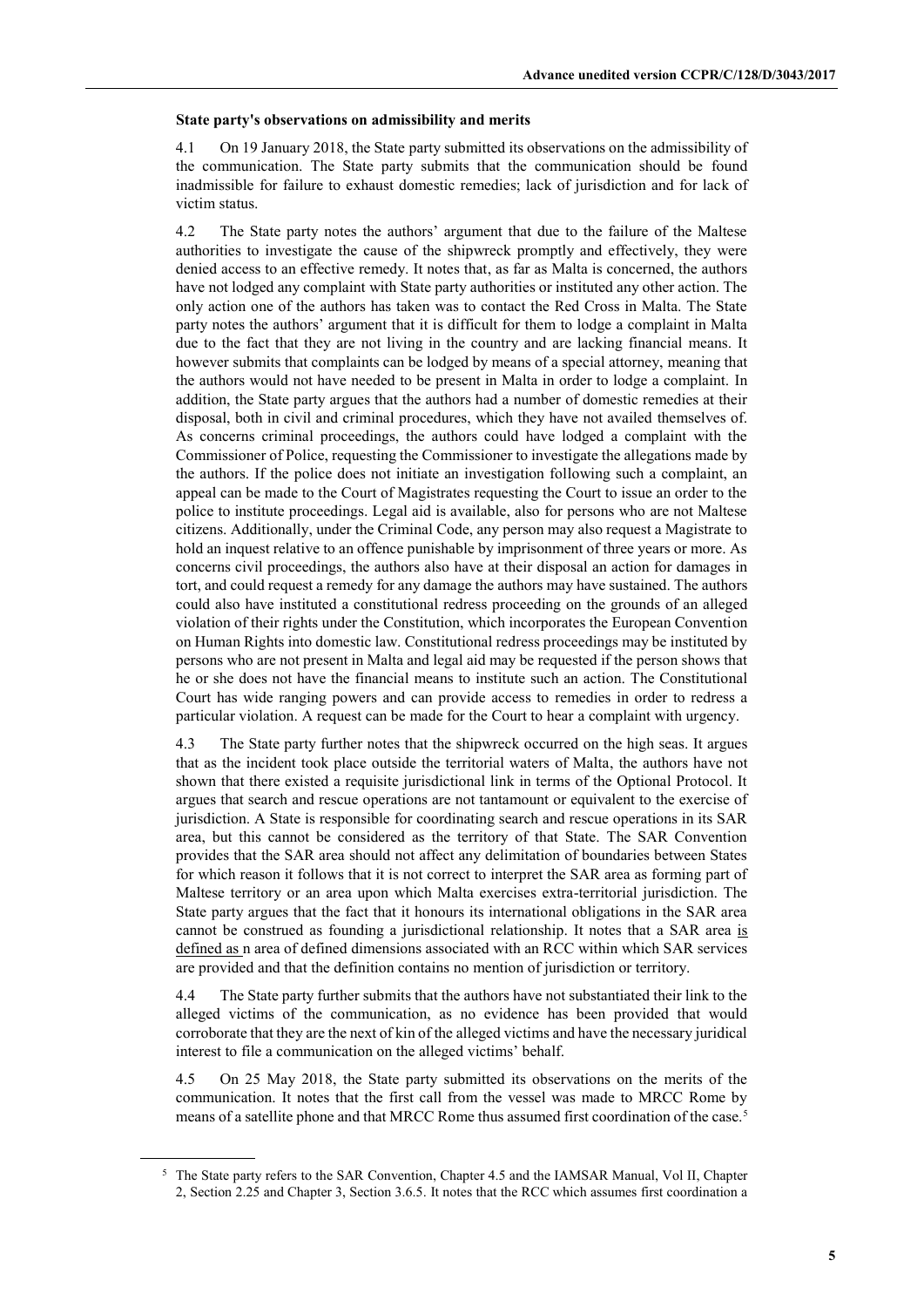RCC Malta received a first phone call from MRCC Rome at 1.05 p.m. wherein RCC Malta was informed about the vessel seeking assistance. At that point, the vessel was transiting through and exiting the Libyan SAR area. The information received from MRCC Rome at the initial stage did not indicate a situation of distress.<sup>6</sup> At 2.05 p.m. MRCC Rome sent a fax to RCC Malta requesting it to officially and formally accept the handing over and transfer of the SAR case. RCC Malta accepted the request at 2.35 p.m., which is therefore the time when RCC Malta assumed coordination of the case. It notes that at 1.34 p.m. MRCC Rome, who was still the First RCC responsible for coordinating the case, issued a navigational warning to all shipping in the vicinity to assist and report to MRCC Rome, not RCC Malta. In the time between the receipt of the invitation to assume coordination and when acceptance was transmitted, RCC Malta also took a series of initial actions. At 2.10 p.m., RCC Malta issued instructions to Maltese offshore patrol vessel P61 to proceed towards the area of the vessel. The State party notes the authors' claim that they contacted RCC Malta at 1.34 p.m. It argues that this is incorrect as the first contact between RCC Malta and the vessel in distress was made at 2.22 p.m. when RCC Malta phoned the persons on board in order to update their position and verify the situation on board. It notes that at 2.25 p.m. RCC Malta issued instructions to a Maltese military aircraft to conduct a flight over the area and at 2.30 p.m. RCC Malta issued a Navigational Urgency Warning (NAVTEX) to all shipping in the area to proceed and assist. The State party argues that as navigational warnings had been issued, all ships in the vicinity of the vessel, including ITS Libra, were duty bound to proceed towards the position.

4.6 Upon assuming coordination of the case, RCC Malta requested MRCC Rome to confirm the availability of any Italian vessels in the area which could intervene in accordance with the SAR Convention.<sup>7</sup> MRCC Rome responded at 3.09 p.m. that there were no coastguard units available, but that one Italian Navy ship was available. Still, no mention was made of the ship's name, position or contact details. Following the identification of the ITS Libra by AFM aircraft, RCC Malta requested that the ITS Libra proceed to assist, since it was identified at being the ship closes to the migrants, at a distance of 17 nautical miles. At 4.22 p.m., RCC Malta sent a fax to MRCC Rome requesting it to instruct the ITS Libra to proceed towards the area as the vessel in distress had been observed to be overcrowded and unstable by the AFM aircraft. MRCC Rome responded over phone that ITS Libra was conducting surveillance duties and that if it was dispatched, there would not be any assets to cover the area under surveillance. This exchange was followed by another fax at 4.42 p.m. It was then confirmed by MRCC Rome that ITS Libra would proceed towards the area to render assistance. RCC Malta also contacted commercial ships in the area requesting assistance. At 4.55 p.m., however, ITS Libra was still proceeding on its original course and had not changed course towards the vessel in distress as requested. RCC Malta then instructed the Maltese Patrol Aircraft to call ITS Libra directly by VHF. However, the calls went unanswered. The migrants' vessel capsized at 5.07 p.m. A rigid hull inflatable boat, deployed from the Maltese military vessel P61 in order to reach the area as soon as possible, arrived at the scene at 5.45 p.m. and commenced rescue operations. P61 arrived at the scene at 5.51 p.m. and ITS Libra at 5.57 p.m. P61 confirmed rescue of around 147 persons and ITS Libra of 56 persons. The State party submits that upon assuming coordination of the case, it took all necessary and available options in order to provide timely assistance by dispatching available resources, both public and private, and requesting available Italian resources through MRCC Rome, as RCC Malta did not have jurisdiction or authority to issue orders to a Navy vessel appertaining to another State. The State party further notes that it issued a Navtex warning to all shipping in the area; dropped a life-raft from the military aircraft in order to provide assistance; and diverted the closest commercial shipping towards the area.

4.7 The State party notes the authors' claims that their relatives rights under article 6, read alone and in conjunction with article 2 (3) of the Covenant have been violated. It reiterates

case is referred to as the 'first RCC' and is to assume coordination of a case until the case is handed over.

<sup>6</sup> The State party refers to a fax sent from MRCC Rome to RCC Malta at 2.05 p.m., in which MRCC Rome requests RCC Malta to assume coordination of the SAR operation. In the fax the vessel is reported to have engine failure.

<sup>7</sup> The State party refers to Chapter 3.1.6 and 3.1.7 of the SAR Convention.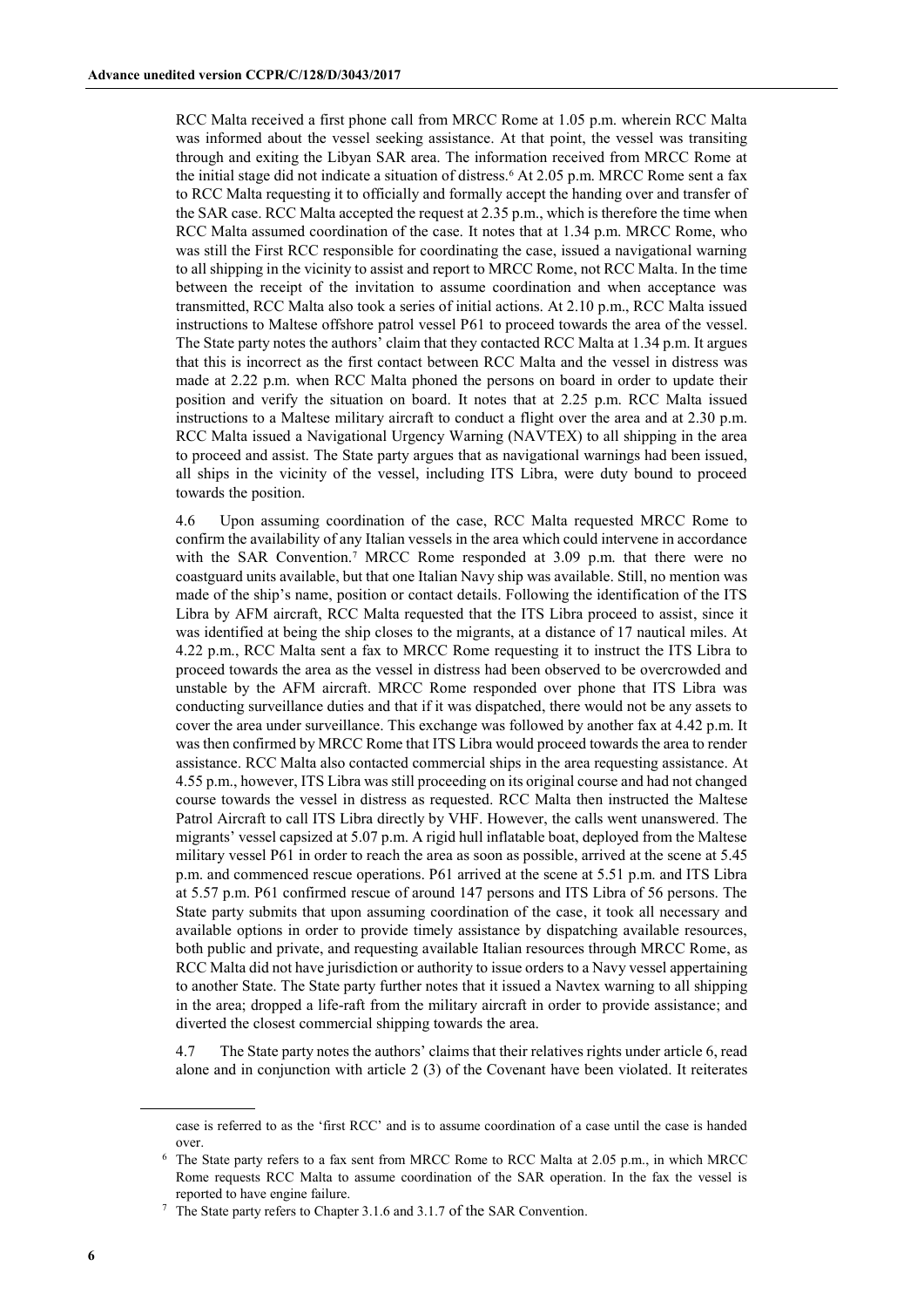its argument that the authors have not lodged any complaint before any State party authority requesting that an investigation be commenced.

4.8 The State party argues that respect to life pertains first and foremost to the individual to not place his or her life at unnecessary risk and by taking all possible safeguards to limit such risks. It notes that Europe and States at its external borders are facing unprecedented migration flows, with attempted sea crossings on unseaworthy crafts. No matter how diligent, well equipped and dutiful rescue coordination centres are, there may always be an instance when multiple search and rescue cases occur simultaneously or where prevailing weather conditions would prevent rescue operations for safety reasons. It argues that in the present case State party authorities spared no efforts and all due diligence was adopted in order to carry out a successful rescue.

#### **Authors' comments on the State party's observations**

5.1 On 12 April 2018, the authors submitted their comments on the State party's observations on the admissibility of the communication. They claim that the fact that the State party authorities failed to promptly and effectively investigate the shipwreck ex officio shows that no effective remedy was at their disposal. They argue that the shipwreck was reported in media around Europe and that State party authorities should therefore have initiated an investigation on its own accord. They argue that to pursue a civil remedy would have been ineffective as it would not have brought redress to the alleged victims of the violation of the right to life. They further argue that a complaint before the Constitutional Court would not be an effective remedy as the Court can only be seized of the matter in second instance and only if the Civil Court at first instance has not declined to exercise its power. They argue that a request for constitutional review of the legality of the facts complained of is an extraordinary and discretionary remedy.

5.2 The authors argue that the fact that the shipwreck occurred outside the Maltese territory is not *per se* sufficient to exclude the existence of a jurisdictional link. They argue that the State party had the primary responsibility to coordinate the search and rescue operation in its SAR area, and failed to exercise its duty of coordination.

5.3 As to the alleged lack of victim status, the authors note that in their comments they are submitting pictures of their relatives, birth certificates and copies of passports in order to establish their family relationship with the alleged victims.

5.4 On 4 October 2018, the authors submitted their comments on the State party's observations on the merits of the communication. They reiterated their claim that there was a delay in the initiation of the rescue operation by the authorities of the State party. They note that RCC Malta issued instructions to Maltese offshore patrol vessel P61 to proceed towards the area of the vessel in distress at 2.10 p.m. They argue that had the patrol vessel been ordered to proceed to the area immediately after RCC Malta received the first call from MRCC Rome at 1.05 p.m. or after the first navigational warning was issued by MRCC Rome at 1.34 p.m., the patrol vessel would have reached the vessel in distress before it capsized.

5.5 The authors further reiterated their claim that their relatives' rights under article 6 (1) read in conjunction with article 2 (3) as well as their rights under article 7 read in conjunction with article 2 (3) of the Covenant were violated as the authorities of the State party failed to undertake an official, independent and effective investigation into the events of the shipwreck. They note the State party's argument that they failed to submit a complaint concerning the incident. They reiterate their argument that it was the duty of State party's authorities to carry out an effective investigation ex-officio.

#### **Issues and proceedings before the Committee**

#### *Consideration of admissibility*

6.1 Before considering any claims contained in a communication, the Committee must decide, in accordance with rule 97 of its rules of procedure, whether the communication is admissible under the Optional Protocol to the Covenant.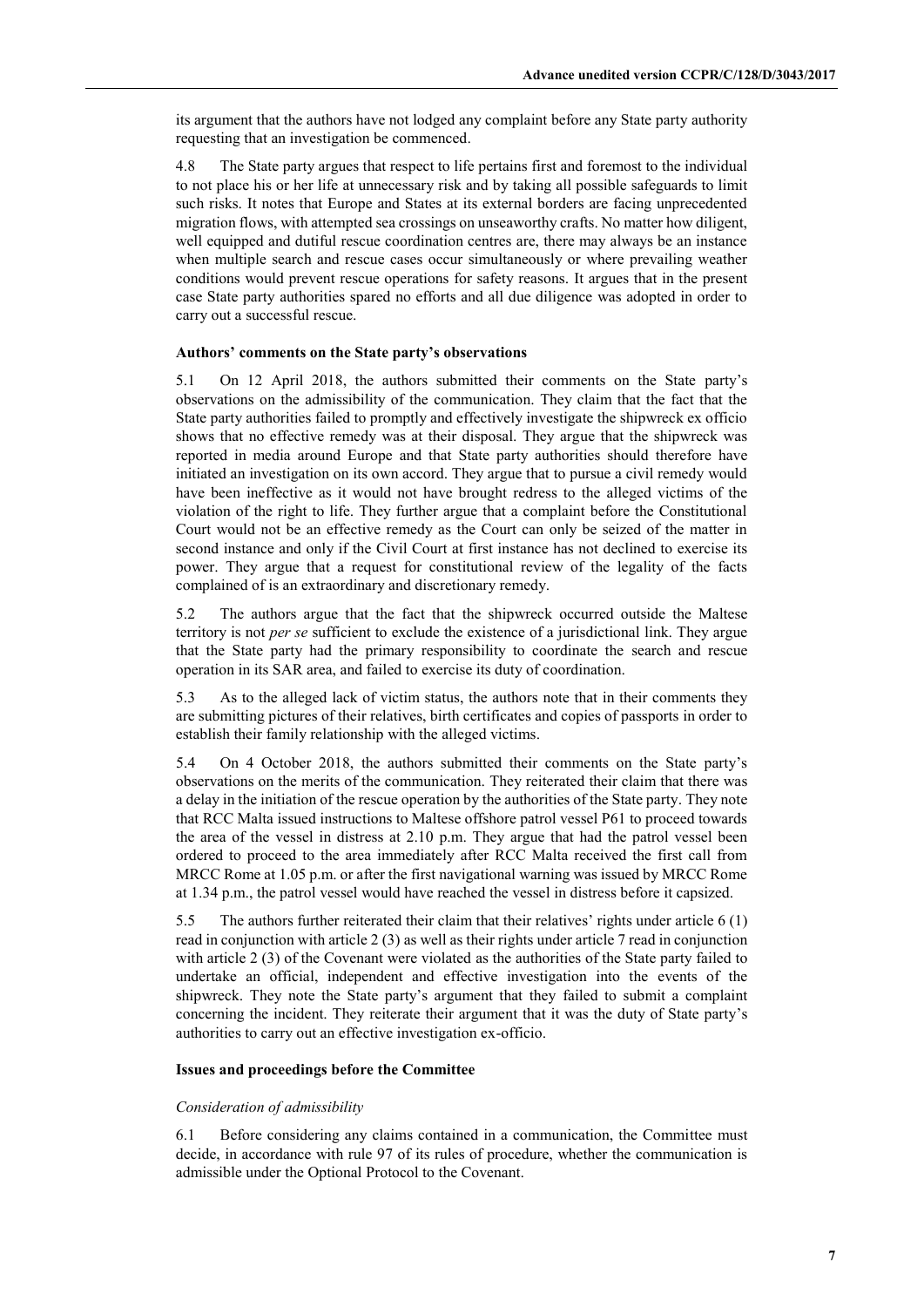6.2 The Committee has ascertained, as required under article 5 (2) (a) of the Optional Protocol, that the same matter is not being examined under another procedure of international investigation or settlement.

6.3 The Committee notes the State party's submission that the communication is inadmissible under article 1 of the Optional Protocol for lack of jurisdiction as the events occurred outside the territorial waters of the State party. It notes the authors' submission that the complaint falls under the State party's jurisdiction as State party authorities were responsible for the SAR maritime area in which the shipwreck occurred; were in continuous contact with the vessel in distress; and activated rescue procedures thus exercising control over the persons in distress.

6.4 The committee recalls that under article 1 of the Optional Protocol, it has competency to receive and consider communications from individuals subject to the jurisdiction of States parties. It also recalls that in paragraph 10 of its general comment No. 31 (2004) on the nature of the general legal obligation imposed on States parties to the Covenant, it stated that: "States parties are required by article 2, paragraph 1, to respect and to ensure the Covenant rights to all persons who may be within their territory and to all persons subject to their jurisdiction. This means that a State party must respect and ensure the rights laid down in the Covenant to anyone within the power or effective control of that State party, even if not situated within the territory of the State party. As indicated in general comment 15 [on the position of aliens under the Covenant] adopted at the twenty-seventh session (1986), the enjoyment of Covenant rights is not limited to citizens of States parties but must also be available to all individuals, regardless of nationality or statelessness, such as asylum seekers, refugees, migrant workers and other persons who may find themselves in the territory or subject to the jurisdiction of the State party. This principle also applies to those within the power or effective control of the forces of a State party acting outside its territory, regardless of the circumstances in which such power or effective control was obtained, such as forces constituting a national contingent of a State party assigned to an international peacekeeping or peace-enforcement operation."

6.5 The Committee further recalls paragraph 63 of its general comment No. 36 (2018) on the right to life, in which it observed that: "In light of article 2, paragraph 1, of the Covenant, a State party has an obligation to respect and to ensure the rights under article 6 of all persons who are within its territory and all persons subject to its jurisdiction, that is, all persons over whose enjoyment of the right to life it exercises power or effective control. This includes persons located outside any territory effectively controlled by the State, whose right to life is nonetheless impacted by its military or other activities in a direct and reasonably foreseeable manner. States parties must respect and protect the lives of individuals located in places that are under their effective control, such as occupied territories, and in territories over which they have assumed an international obligation to apply the Covenant. States parties are also required to respect and protect the lives of all individuals located on marine vessels and aircraft registered by them or flying their flag, and of those individuals who find themselves in a situation of distress at sea, in accordance with their international obligations on rescue at sea.8 The Committee further recalls its jurisprudence that a State party may be responsible for extra-territorial violations of the Covenant in cases such as those involving extradition and deportations, if it is a link in the causal chain that would make possible violations in another jurisdiction, where the risk of an extra-territorial violation is a necessary and foreseeable consequence judged on the knowledge the State party had at the time.<sup>9</sup>

6.6 The Committee further notes that according to article 98 of the 1982 United Nations Convention on the Law of the Sea, each State shall require the master of a ship flying its flag "to proceed with all possible speed to the rescue of persons in distress, if informed of their

<sup>8</sup> CCPR/C/MLT/CO/2, para. 17; United Nations Convention on the Law of the Sea, art. 98; International Convention for the Safety of Life at Sea, chap. V, regulation 10. [In its concluding observations on Malta the Committee expressed concern about "alleged instances of collective expulsions of migrants who have been intercepted and rescued at sea, in case of a real risk of illtreatment, infringing the principle of non-refoulement and regrets that the State party contests its jurisdiction over persons rescued at sea".]

<sup>9</sup> Munaf v. Romania (CCPR/C/96/D/1539/2006), para. 14.2.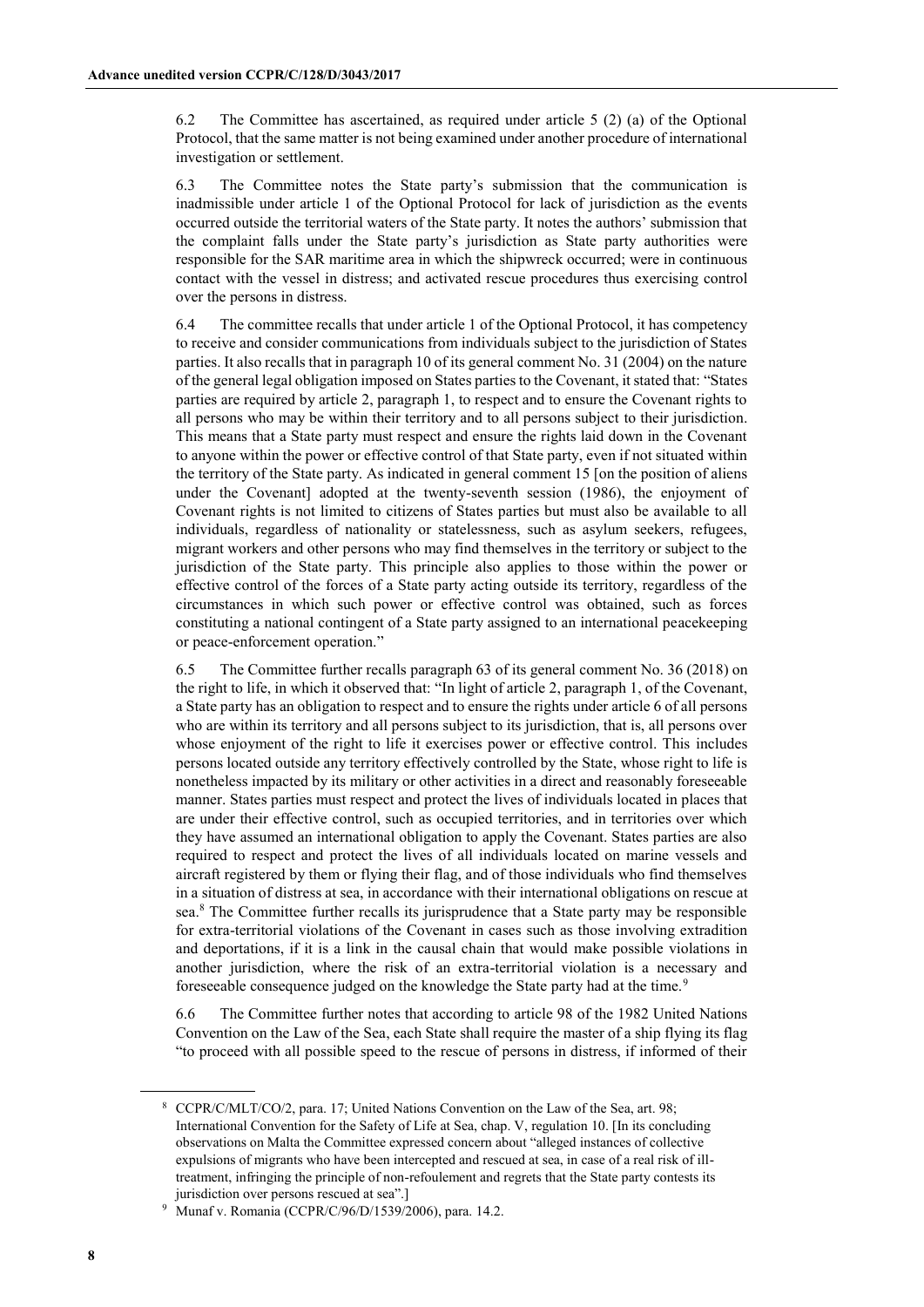need of assistance, in so far as such action may reasonably be expected of him" and coastal States "shall promote the establishment, operation and maintenance of an adequate and effective search and rescue service regarding safety on and over the sea and, where circumstances so require, by way of mutual regional arrangements cooperate with neighbouring States for this purpose". In addition, it notes that specific arrangements concerning the provision and coordination of search and rescue services are found in the 1979 International Convention on Maritime Search and Rescue and in the Regulations adopted pursuant to the 1974 International Convention for the Safety of Life at Sea (SOLAS), including on coordination of search and rescue operations of ships from different States by the regional coordination center, and the duty of states to cooperate in search and rescue activities upon receiving information on situations of distress at sea. 10

6.7 In the present case the Committee notes that is undisputed between the parties that the shipwreck occurred outside the State party's territory and that none of the alleged violations occurred when the authors' relatives were on board a vessel hoisting a Maltese flag. The question before the Committee is therefore whether the alleged victims could be considered to have been within the power or effective control of the State party, even though the incident took place outside its territory. The Committee notes that in the present case it is undisputed that the vessel in distress was located in the SAR area for which the State party authorities undertook responsibility to provide for overall co-ordination of search and rescue operations, in accordance with section 2.1.9 of the SAR Convention and Regulation 33 of the SOLAS Convention. It further notes that it is undisputed that the State party authorities formally accepted to assume the coordination of the rescue efforts at 2.35 p.m. on the day of the shipwreck. The Committee therefore considers that the State party exercised effective control over the rescue operation, potentially resulting in a direct and reasonably foreseeable causal relationship between the State parties' acts and omissions and the outcome of the operation. Consequently, the Committee is not precluded by article 1 of the Optional Protocol from considering the present communication.

6.8 The Committee further notes the State party's submission that the communication should be found inadmissible for failure to exhaust domestic remedies. It notes the authors' submission that they did not have at their disposal an effective available remedy in the State party to challenge the authorities' shortcomings in conducting the rescue activities. The Committee however notes the State party's submission that there were several domestic remedies available through which the authors could have addressed their claims, including by lodging a complaint with the Commissioner of Police, requesting the Commissioner to investigate the allegations made by the authors; requesting a Magistrate to hold an inquest into the events of the shipwreck; instituting civil proceedings for damages in tort; or instituting constitutional redress proceedings on the grounds of an alleged violation of their and their relatives' rights under the Constitution, which incorporates the European Convention on Human Rights into domestic law. The Committee further notes the State party's information that such complaints can be lodged by means of a special attorney, without a need for the complainants to be present in the State party in order to lodge a complaint. It also notes the State party's information that legal aid is available for persons who can demonstrate that they do not have the financial means to institute domestic proceedings.

6.9 The Committee recalls its jurisprudence that, although there is no obligation to exhaust domestic remedies if they have no prospect of being successful, authors of communications must exercise due diligence in the pursuit of available remedies and it notes that mere doubts or assumptions about the effectiveness of domestic remedies do not absolve authors from exhausting them.11 The Committee notes that in the present case the authors have not raised their claims before any State party judicial or quasi-judicial authority, including the possibility of submitting a criminal complaint, and have not refuted the State party's assertions that effective remedies are available. In these circumstances, the

<sup>&</sup>lt;sup>10</sup> International Convention on Maritime Search and Rescue, 1979, chapter 4.6; 1974 International Convention for the Safety of Life at Sea (SOLAS), chapter V, Regulation 33.

See, inter alia, V.S v. New Zealand (CCPR/C/115/D/2072/2011), para. 6.3, García Perea v. Spain, (CCPR/C/95/D/1511/2006), para. 6.2; and Zsolt Vargay v. Canada, (CCPR/C/96/D/1639/2007), para. 7.3.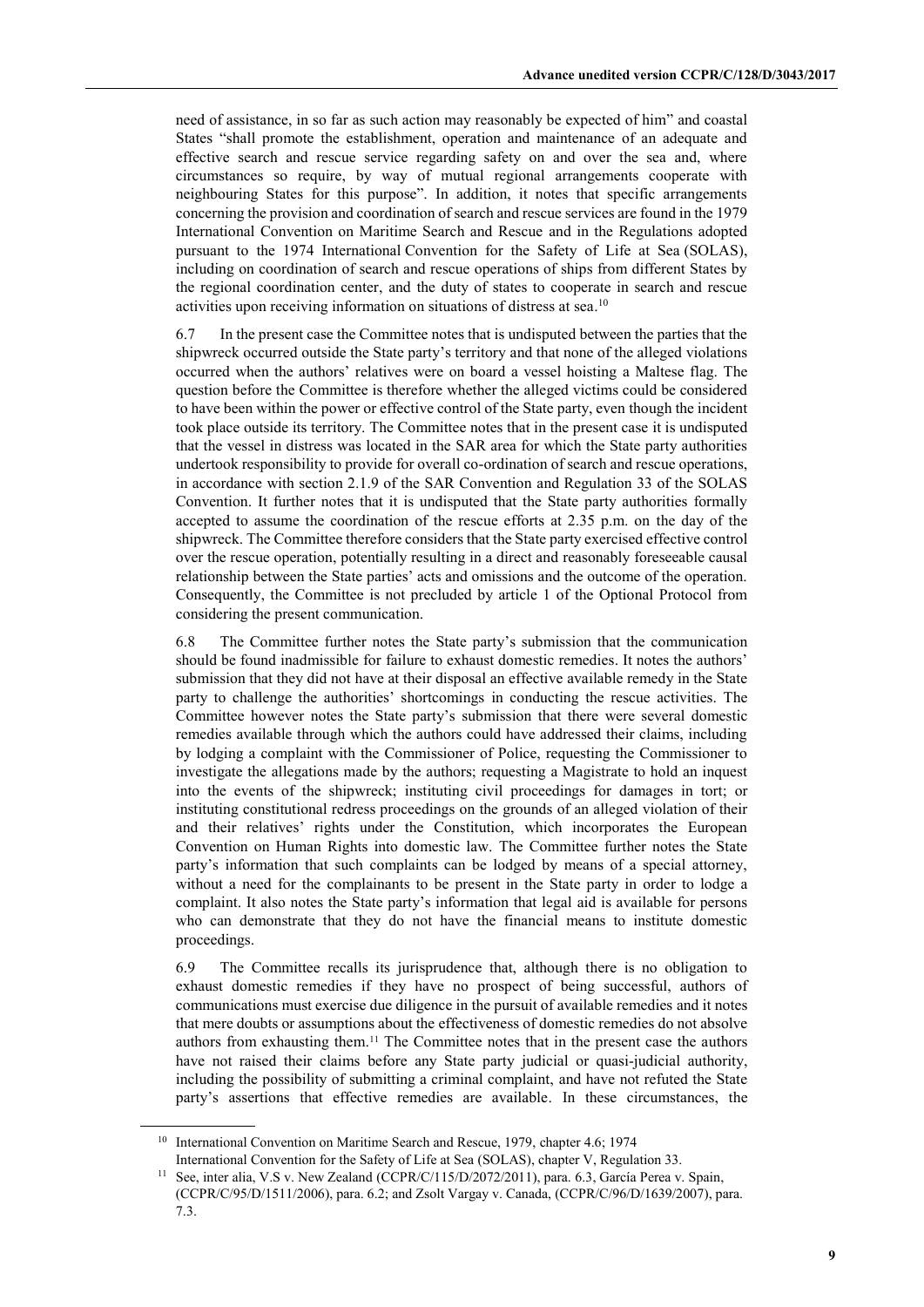Committee is of the view that the authors have failed to exhaust available domestic remedies. The Committee therefore considers that the communication is inadmissible pursuant to article 5 (2) (b) of the Optional Protocol.

7. The Committee therefore decides:

(a) That the communication is inadmissible under article 5 (2) (b) of the Optional Protocol;

(b) That the present decision shall be transmitted to the State party and to the authors.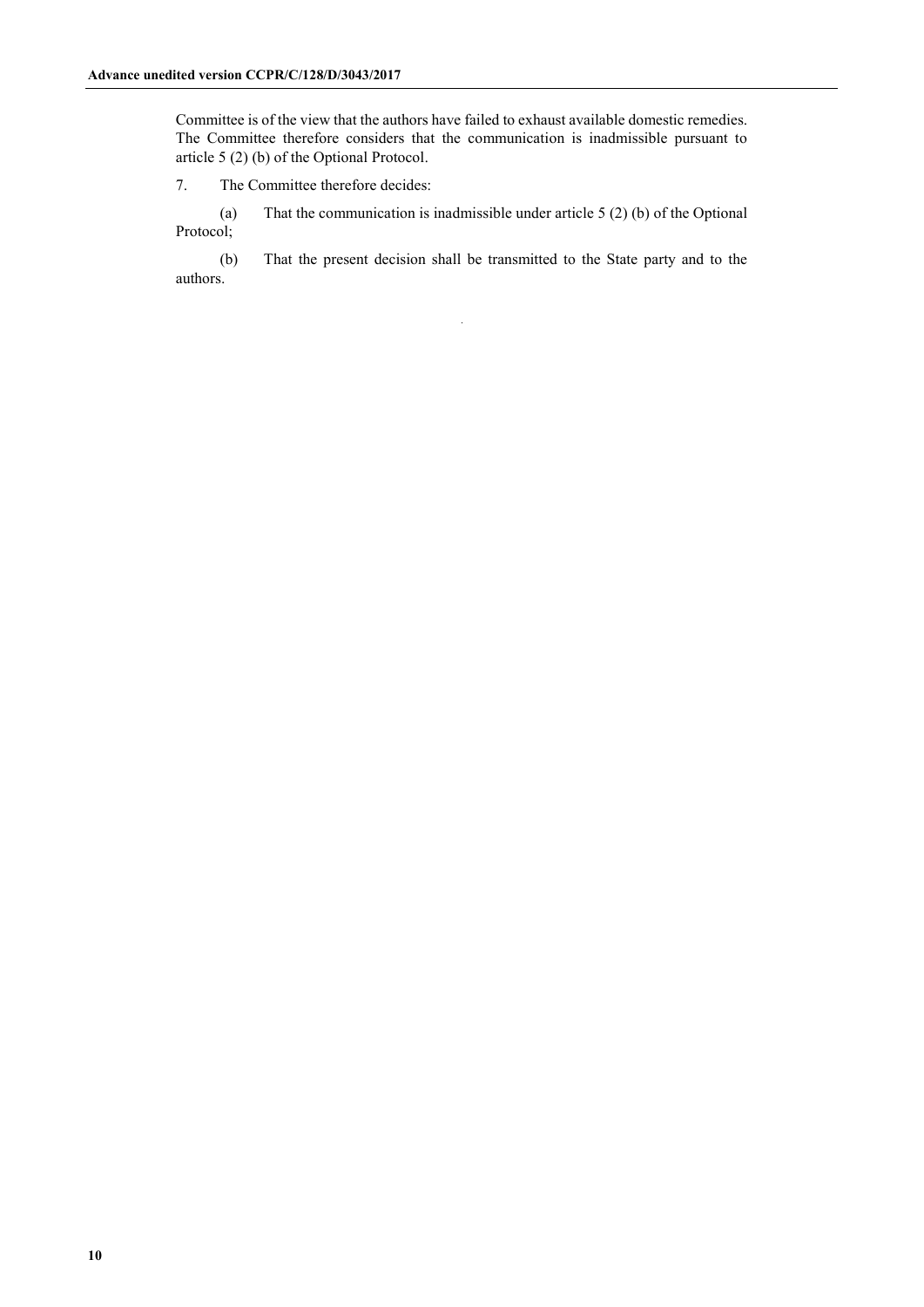### **Annex:**

# **Individual Opinion of Andreas Zimmermann (dissenting).**

1. While I concur with the outcome of the complaint, as adopted by the majority of the Committee, I have to respectfully dissociate myself as far as the question is concerned whether the authors were at the relevant time within the jurisdiction of Malta within the meaning of Art. 2 (1) ICCPR.

2. Hence, I would have rejected the complaint not only for lack of exhaustion of local remedies, but also for being outside the Committee's competence under the Optional Protocol.

3. It is undisputed that the authors were at the relevant time *not* with the territorial waters of Malta; nor were the authors at any point in time on board of ships flying the Maltese flag. The only facts that could have provided for them to be within Maltese jurisdiction for purposes of the Covenant were thus that they did find themselves within a Search and Rescue (SAR) Zone for which Malta had responsibility under applicable rules of the law of the sea, and that Maltese authorities had been in radio contact with the vessel in distress and had activated rescue procedures.

4. At the outset the majority *in abstracto* rightly refers to the correct standard in determining whether a person is within the jurisdiction of a State party, namely whether he or she finds him- or herself within the power or effective control of that State party, even if not situated within the territory of the State party. It is, however, respectfully submitted that the majority's framing of this standard by referring to its own prior decision in *Munaf v. Romania*<sup>1</sup> is misleading since in that case the author was within the Romanian embassy where (obviously) Romania had full legal jurisdiction over its diplomatic premises and the acts of all persons therein – a situation hardly comparable with the high seas.

5. The majority further attempts to rely on article 98 of the 1982 United Nations Convention on the Law of the Sea, which requires each State party of UNCLOS to require the masters of ships flying its flag "to proceed with all possible speed to the rescue of persons in distress, if informed of their need of assistance, in so far as such action may reasonably be expected of him" and to promote "the establishment, operation and maintenance of an adequate and effective search and rescue service regarding safety on and over the sea and, where circumstances so require, by way of mutual regional arrangements cooperate with neighbouring States for this purpose". Yet, as was rightly stated elsewhere, an obligation to protect human rights – eventually arising in the case at hand under the ICCPR – cannot be triggered by a decision not to protect them; the former is logically prior to the latter.<sup>2</sup> And even less can such obligation to protect rights *guaranteed by the ICCPR* arise due to a violation of an obligation *arising under a completely different set of rules*, i.e. applicable norms of UNCLOS.

6. As a matter of fact, the notion of jurisdiction in human rights treaties is not tantamount to the concept of jurisdiction to prescribe provided for in article 98 UNCLOS. While the former is about an entitlement of individuals to human rights vis-à-vis a State party of the Covenant, the latter is about the State's obligation under UNCLOS to regulate certain situations by means of its domestic law.

7. The very same considerations do apply *mutatis mutandis* to the obligations arising under the SAR and the SOLAS Conventions; under those conventions Malta once again had an obligation to eventually bring those person within its jurisdiction by taking appropriate measures to rescue them, but pending such rescue they were not yet subject to Maltese jurisdiction within the meaning of the Covenant.

<sup>1</sup> Munaf v. Romania (CCPR/C/96/D/1539/2006), para. 14.2.

<sup>2</sup> Cf. mutatis mutandis M. Milanovic Repatriating the Children of Foreign Terrorist Fighters and the Extraterritorial Application of Human Rights, EJIL Talk https://www.ejiltalk.org/repatriating-thechildren-of-foreign-terrorist-fighters-and-the-extraterritorial-application-of-human-rights/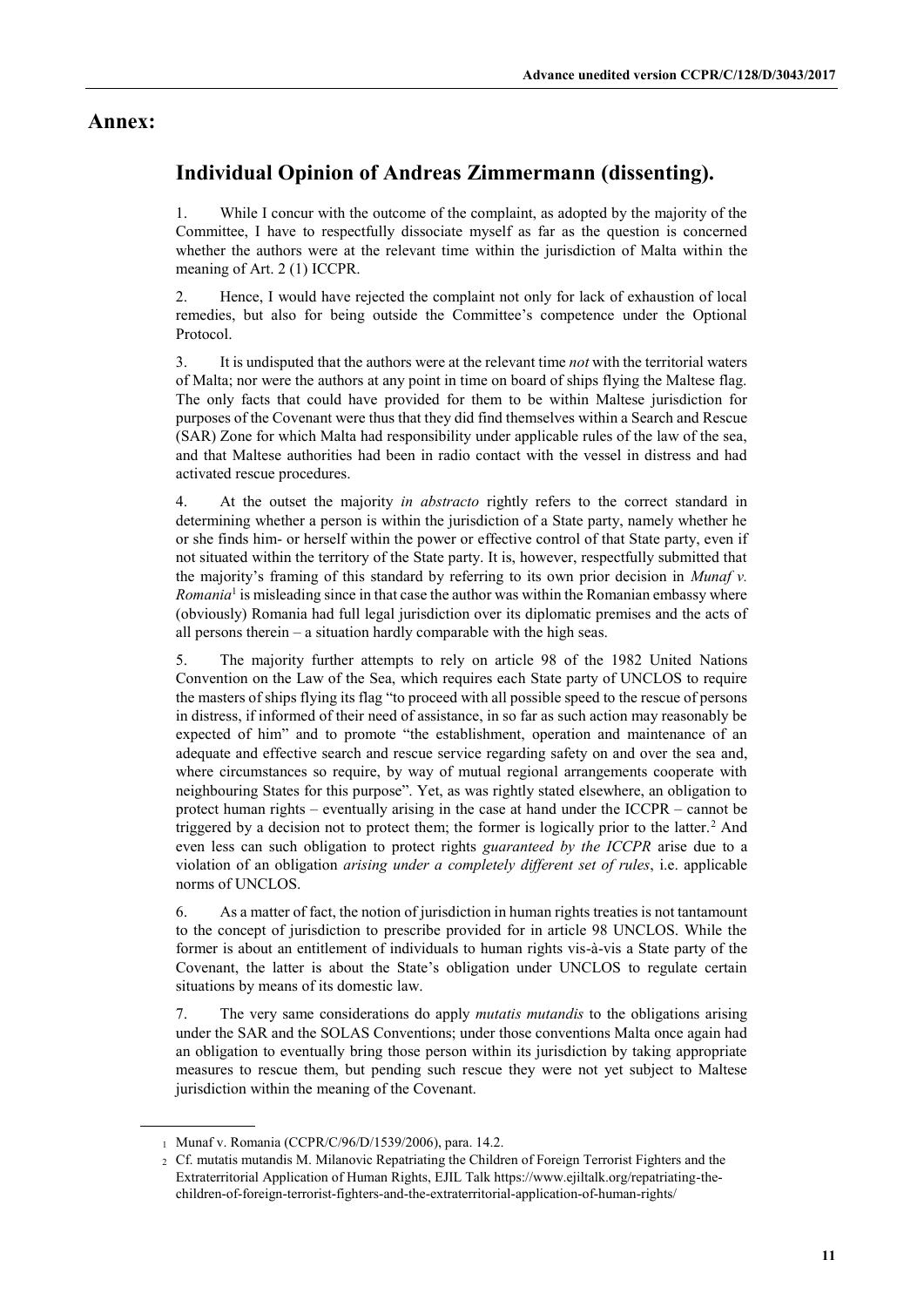8. This result, that the authors did not find themselves within the jurisdiction of Malta at the relevant time, is confirmed by the Committee's latest concluding observations on Malta, quoted by the majority decision, which observations however exclusively, and rightly so, referred to "instances of collective *expulsions* of migrants who have been *intercepted and rescued* at sea", *i.e.* persons who had come within Maltese jurisdiction only once they had been intercepted and rescued, but not prior to such rescue operation.

9. On the whole, what the majority opinion therefore does it to turn a violation of UNCLOS and/or the SAR and SOLAS Conventions (which in my understanding of the facts underlying the complaint did indeed take place) into violations of the Covenant. In doing so, the majority however might by the end of the day even provide a disservice to the values it aims to protect since State parties of UNCLOS might become even more reluctant to take on law of the sea-related obligations under those latter conventions since this might then make them responsible under the ICCPR for tragic events taking place in their respective SAR zone.

### **Annex 2.**

## **Individual opinion of Committee members Gentian Zyberi, Arif Bulkan and Duncan Muhumuza (dissenting).**

1. We disagree with the conclusion of the Committee that the communication is inadmissible under article 5(2)(b) of the Optional Protocol, given the failure of the State party to investigate ex officio the circumstances of the shipwreck. We also consider the jurisdictional link and the impact on the State party's obligations under article 6(1) of the Covenant.

### *Search and rescue at sea operations and the jurisdictional link*

2. This case concerns a failed search and rescue operation at sea on 11 October 2013, where although the exact number of casualties is unknown, it has been estimated that over 200 people on board the vessel died, including 60 children (para. 2.3). The obligation of States to cooperate in rescuing people stranded at sea is included in the UN Convention on the Law of the Sea,

the International Convention on Maritime Search and Rescue,<sup>1</sup> and the International Convention for the Safety of Life at Sea<sup>2</sup>. Because of the circumstances of the case at hand, Italy and Malta shared this responsibility, though not in equal measure.<sup>3</sup>

3. The State party has argued that it is not correct to interpret the SAR area as forming part of Maltese territory or an area upon which Malta exercises extra-territorial jurisdiction (para. 4.3). The authors submit that their complaint falls under the State party's jurisdiction, as State party authorities were responsible for the SAR maritime area in which the shipwreck occurred; were in continuous contact with the vessel in distress; and activated rescue procedures thus exercising control over the persons in distress (para. 6.3).

4. In General Comment 36 on the right to life, the Committee has explained that "In light of article 2, paragraph 1, of the Covenant, a State party has an obligation to respect and to ensure the rights under article 6 of all persons who are within its territory and all persons subject to its jurisdiction, that is, all persons over whose enjoyment of the right to life it exercises power or effective control… States parties are also required to respect and protect the lives of all individuals located on marine vessels and aircraft registered by them or flying their flag, and of those individuals who find themselves in a situation of distress at sea, in accordance with their international obligations on rescue at sea."<sup>4</sup> The Committee has

<sup>&</sup>lt;sup>1</sup> International Convention on Maritime Search and Rescue (SAR 1979, revised).

<sup>2</sup> International Convention for the Safety of Life at Sea (SOLAS 1974, as amended).

<sup>3</sup> For the case against Italy, see *A.S., D.I., O.I. and G.D. v. Italy*, Communication No. 3042/2017.

<sup>4</sup> General Comment 36 (2018) on the right to life, para. 63.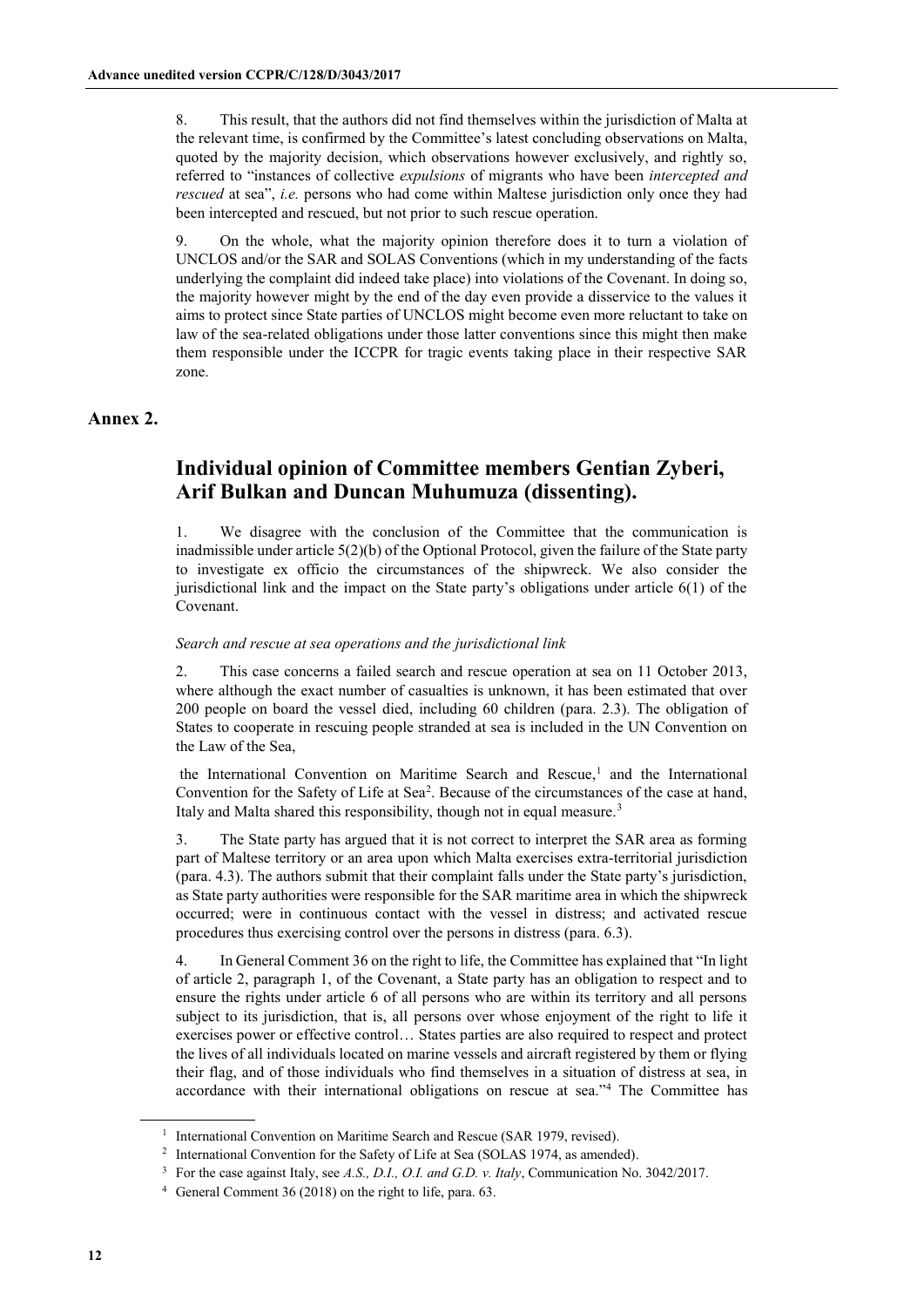expressed concerns about operations concerning search and rescue at sea with respect to the State party.<sup>5</sup> Due diligence requires taking reasonable, positive measures that do not impose disproportionate burdens on States parties in response to reasonably foreseeable threats to life.<sup>6</sup> As an obligation of conduct, this requires States to do their utmost to try to save persons in distress at sea. In this case, the State party assumed the primary responsibility to coordinate the search and rescue operation in its SAR area. The facts of the case reveal significant shortcomings in the rescue operation coordinated by the authorities of the State party (paras. 4.5 and 5.4), resulting in over 200 people drowned, including 60 children (para. 2.3).

### *The duty to investigate the circumstances around the shipwreck*

5. The State party argues that the authors had a number of domestic remedies at their disposal, both in civil and criminal procedures, which they have not used (para. 4.2). The authors argue that it was the duty of State party's authorities to carry out an effective investigation *ex-officio* (para. 5.5). General Comment 36 provides that, "An important element of the protection afforded to the right to life by the Covenant is the obligation on the States parties, where they know or should have known of potentially unlawful deprivations of life, to investigate and, where appropriate, prosecute the perpetrators of such incident."<sup>7</sup> Despite the fact that over 200 people on board the vessel died in this tragic incident, more than seven years after the State Party has not started any legal proceedings to find out the exact circumstances of the shipwreck and to hold those responsible to account.

5. In this communication, the authors do not seek compensation or any other civil remedy for their personal loss, but are interested in holding to account the persons whose failures led to the tragedy which claimed the lives of an estimated 200 people, including their relatives. Where an unnatural death occurs, there is an obligation on the State to investigate the circumstances and prosecute and punish anyone who may be responsible, independent of any claim by relatives of the victim. *A fortiori*, such an obligation is even stronger in the context of an incident of this scale, which likely occurred as a result of failures by the State party to carry out its legal obligations in relation to search and rescue operations. In these circumstances, therefore, we would conclude that there was an *ex officio* obligation on the State party to investigate the events in question, and the authors' claim cannot be prejudiced in light of the failure of the relevant authorities to do so. Accordingly, we disagree with the majority of the Committee that found this communication inadmissible under article  $5(2)(b)$ of the Optional Protocol.

6. Given the lack of due diligence by the State party's authorities in their efforts to rescue the hundreds of people in distress, many of whom ultimately perished, we would have found a violation of the rights of the authors' relatives under article  $6(1)$ , in conjunction with article 2.

### **Annex3**

# **Individual Opinion of Hélène Tigroudja (dissenting).**

1. I am not convinced by the way the majority dealt with the crucial questions of search and rescue operations and States' responsibility raised by the initial complaint against Malta and Italy. My discomfort with the solution reached by the majority is based on three elements.

2. First, by splitting the communication initially addressed versus Malta and Italy, the majority has made the question of shared responsibility between the two States involved in the shipwreck much more complex. The initial complaint explained clearly the claims against Italy and those against Malta. In addition, the authors based their reasoning on the lack of cooperation and co-ordination between the two States, that led to the dramatic consequence of loss of lives for more than 200 persons. By artificially splitting the complaint in two different cases, the majority has totally eluded the question of shared responsibility of Italy

<sup>5</sup> CCPR/C/MLT/CO/2, para. 17.

<sup>6</sup> General Comment 36, para. 21.

<sup>7</sup> General Comment 36, para. 27.